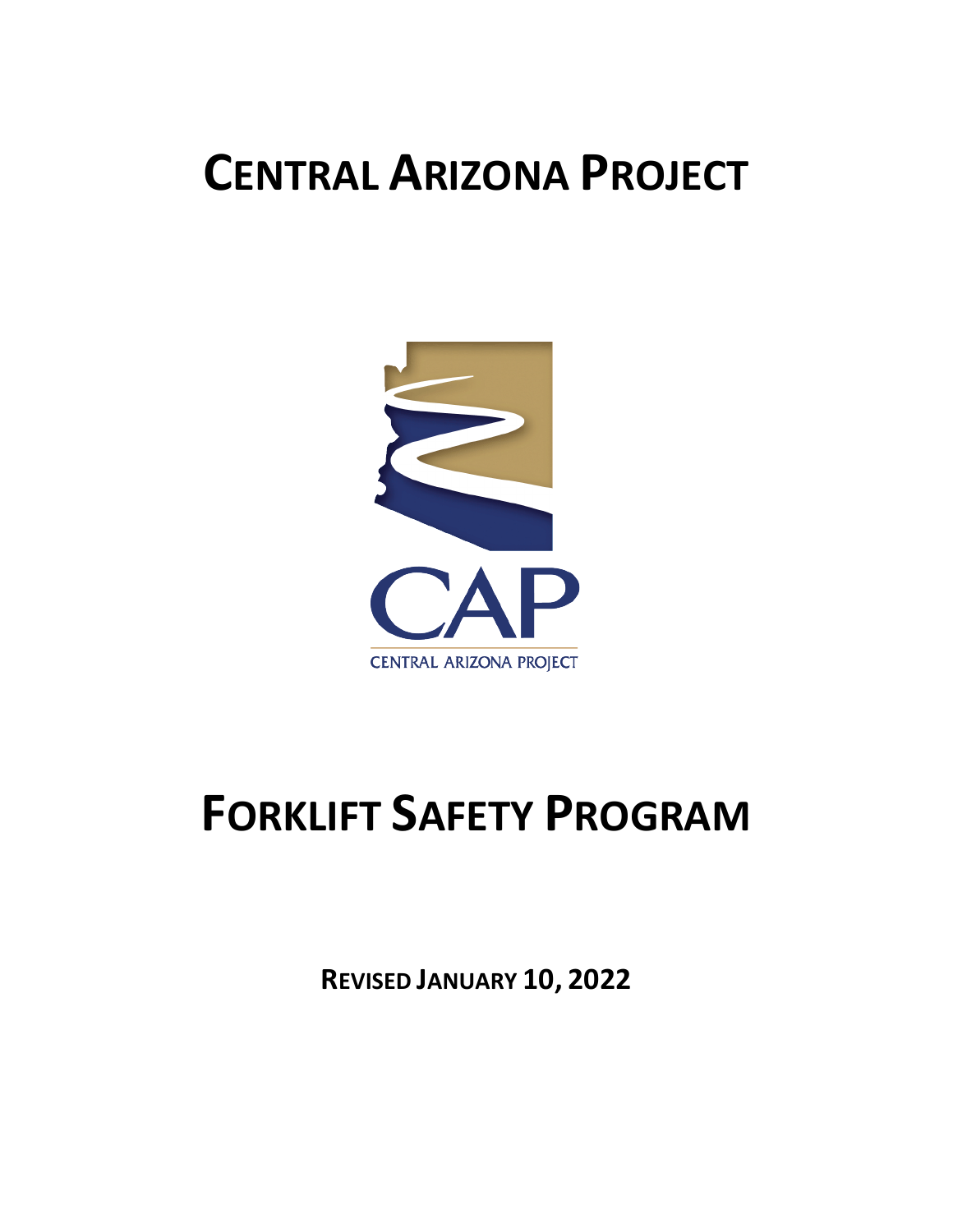# **1.0 GENERAL REQUIREMENTS/SCOPE**

Powered industrial trucks (PITs) are commonly used by CAWCD employees. They are used in the performance of a variety of material-handling tasks, including moving, raising, or lowering palletized objects. If not used properly, PITs present numerous opportunities for injuries and property damage.

This program was prepared in accordance with 29 CFR 1910.178, the Occupational Safety and Health Administration's Powered Industrial Trucks Standard; American National Standards Institute's standard B56.1-1969; and the U.S. Department of the Interior-Bureau of Reclamation (BOR) Safety and Health requirements. This program applies to all PIT operations at CAWCD facilities, including contractor operations.

# **2.0 RESPONSIBILITIES**

- 2.1 Managers & Supervisors: Managers and supervisors are responsible for the following:
	- Ensuring employees on their crews that operate PITs receive the required training prior to such operation.
	- Ensuring employees inspect PITs at the beginning of each work shift and complete the appropriate inspection form.
	- Ensuring proper maintenance of PITs and that any defective equipment is removed from service until repaired.
- 2.2 EHS/CLD Department: These departments are responsible for providing training and evaluations to all PIT operators and ensuring that such training is properly documented and recorded.

#### **3.0 INSPECTION & MAINTENANCE**

- 3.1 PITs shall be inspected before each work shift and inspections shall be documented. If any repairs are necessary and/or anything is found that could prevent safe operation, the PIT shall be tagged and removed from service. All repairs shall be done by a qualified service technician.
- 3.2 All PITs shall be kept in good, clean working order. Any excess oil or grease shall be cleaned. Mufflers and other exhausts shall be kept clear. All propane tanks shall be connected properly and free from damage.
- 3.3 PITs must not be altered to function and operate outside the scope intended by the manufacturer. Maintenance and repairs must use only manufacturer approved parts.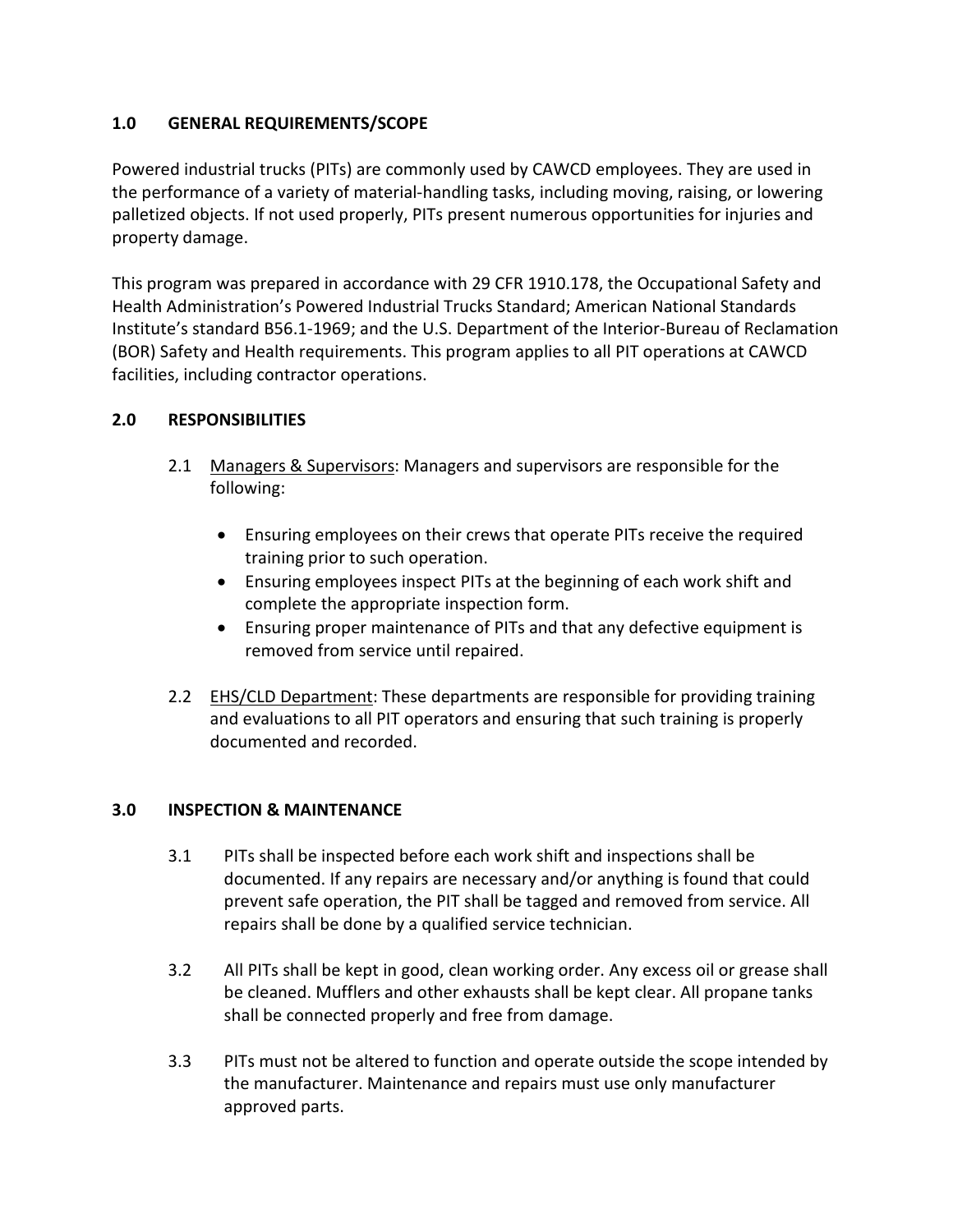- 3.4 Any attachments used on PITs must be compatible with the unit and with the manufacturer's instructions.
- 3.5 All PITs shall have labels or markings indicating rated capacity and other important data. All nameplates and markings shall be maintained in legible condition.

# **4.0 OPERATIONS**

- 4.1 The workplace shall be kept clean and organized to create a safe working environment. Lighting shall be adequate for operation and all ramps and grades shall be sufficient for the chosen PIT operation.
- 4.2 When operating, all PIT operators must:
	- Use seatbelts.
	- Only use the PIT for its intended use.
	- Follow all speed limits and traffic controls.
	- Use only compatible and approved attachments.
	- Have an approved fire extinguisher on board.
- 4.3 If a forklift is left unattended meaning the operator is more than 25' away from the lift, or the lift is not within his/her view – the operator must:
	- Fully lower any load engaging means (i.e., lower the forks)
	- Neutralize the controls
	- Turn the power off
	- Set the brakes
- 4.4 When operating powered industrial trucks, the following is required:
	- Powered industrial trucks may only be operated by certified employees with the approval of a supervisor.
	- Employees must never walk underneath an elevated load.
	- All loads must be handled in accordance with the manufacturer's height and weight limits.
	- Loads should be carried close to the ground; never transport a load elevated.
	- Materials must be stacked in a safe vertical way, minimizing the potential for a load to fall into aisleways.
	- When material staging is required inside of trailers, the trailer vehicle must be immobilized and secured against accidental movement.
	- Employees must operate the PIT with all body parts inside of the cab; under no circumstances should the operator drive with hands, legs, etc. outside of the cab.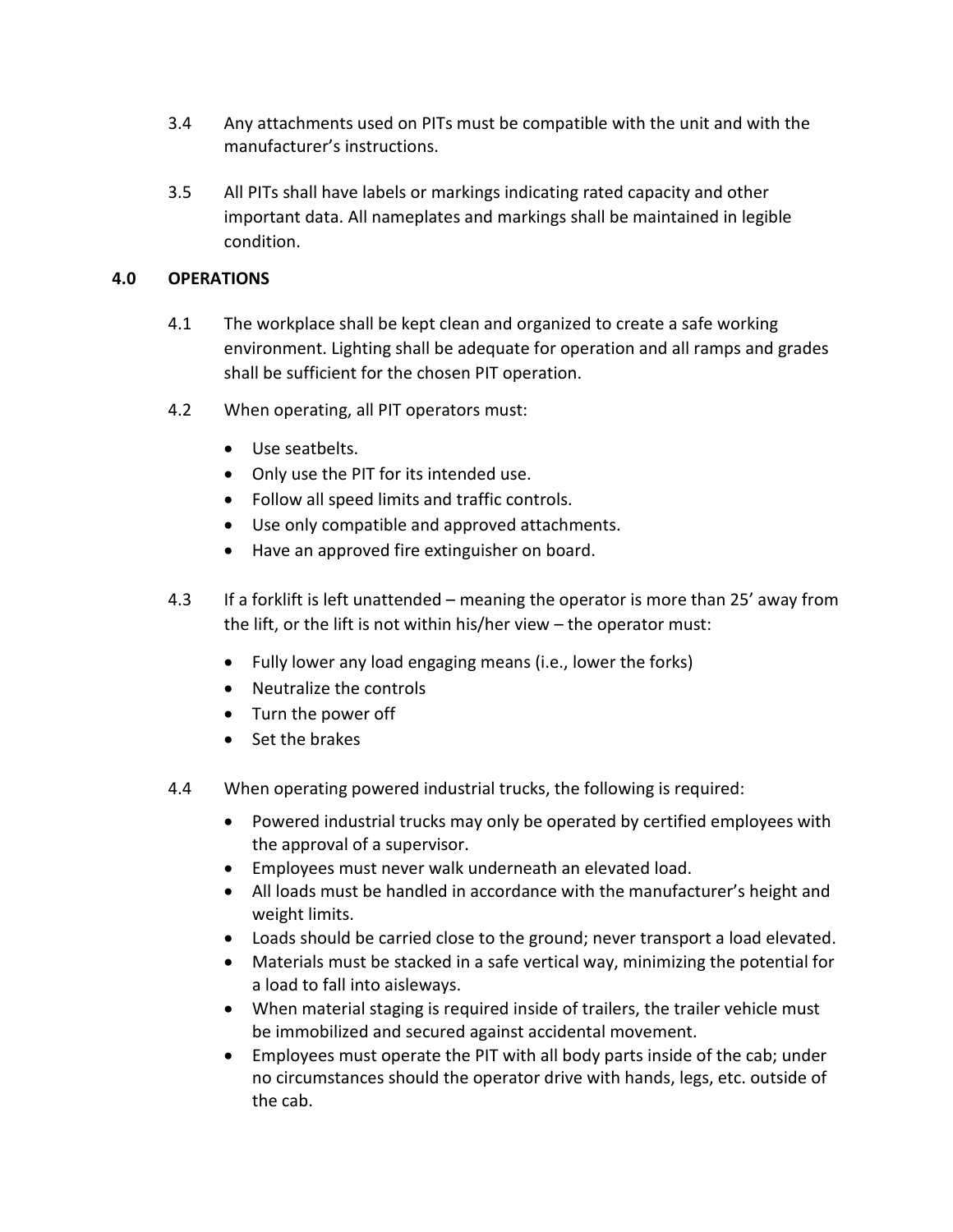- The PIT operator assumes full responsibility for safety when pedestrians are in proximity of the equipment.
- The operator must travel in reverse when transporting a load down an incline.
- A PIT must not be utilized to raise, lower, or carry employees unless a fork mounted, approved platform that complies with manufacturer and other safety requirements is used.
- If attachments are utilized the operator must have additional training on the limitations and safe operating procedures of the attachment.
- When not in use or unattended, powered industrial trucks must be deenergized (turned off), and immobilized, to ensure accidental movement does not occur.
- Good housekeeping practices must be followed for warehouse floors. Hazards such as wet floors, objects, debris, and damaged flooring must be eliminated.
- The PIT operator must sound the horn where visibility may be impeded, when in proximity to pedestrians and when turning corners.

# **5.0 BATTERIES**

Battery charging areas must always have an approved fire extinguisher available. An eye wash station must be accessible as well. Smoking is prohibited in areas for battery charging and precautions shall be taken to prevent any open flames, sparks, or electric arcs.

- Battery acid is corrosive! Wear goggles or a face shield with safety glasses, and gloves when charging the battery.
- Batteries being charged produce flammable hydrogen gas. Be sure you charge in a wellventilated area and keep all ignition sources at least 25 feet away.
- Know the location and operation of the closest eye wash station.
- Neutralize any acid spill immediately and report it to the Environmental Department.
- Batteries can be heavy and difficult to move. Do not attempt to change a battery unless you have been trained and authorized to do so and have the necessary equipment.

# **6.0 REFUELING**

Handling of fuel shall be in accordance with NFPA regulations. During any refueling operations smoking is prohibited. PITs shall not be operating during refueling. Any spills must be cleaned immediately.

- 6.1 Propane Refueling:
	- Do not attempt to refill cylinders unless you have been trained and authorized to do so.
	- Park the vehicle in a safe location away from ignition sources.
	- Never try to refill the propane cylinder while the truck is running.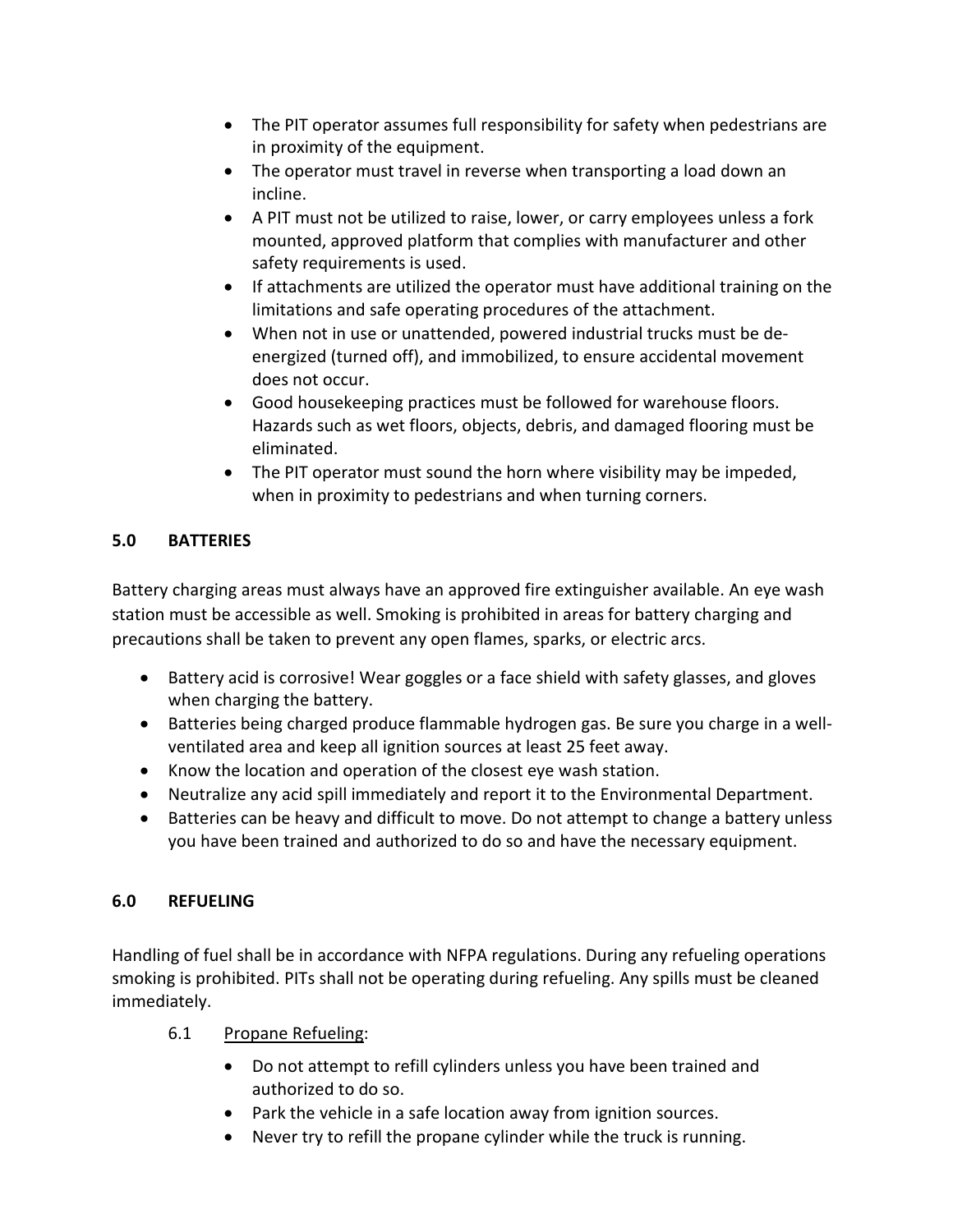- Propane is a super cold liquid as it is stored. It will cause immediate frost bite. Wear safety glasses and gloves when refueling.
- Close the fuel valve but let the truck run until it is out of fuel.
- Turn off the vehicle.
- Replace the cylinder and open the fuel valve.
- Return the empty cylinder to the designated storage area.
- 6.2 Gasoline and diesel refueling:
	- Do not attempt to refuel the vehicle unless you are trained and authorized to do so.
	- Park the vehicle in a safe location away from ignition sources and turn the vehicle off.
	- Wear safety glasses while refueling.
	- Be sure that you are using the correct fuel.
	- Do not overfill the vehicle. Any spilled fuel will be allowed to evaporate or will be wiped up before restarting the engine.

# **7.0 TRAINING**

- 7.1 All operators of PITs must be properly trained, evaluated, and authorized before operating a PIT. Training will consist of classroom instruction as well as hands-on evaluation. Initial training and evaluation will be conducted upon hire, or upon assignment to operate a PIT. Retraining is not required unless there are changes in the workplace environment that affect PIT operations; there are changes in the PIT's; there is a failure to follow safe operating practices; or an accident or near miss has occurred.
- 7.2 While retraining is not normally required, a re-evaluation (hands-on evaluation) must occur every three years. Evaluations shall be conducted on the PIT the employee intends to operate, or on a PIT that is similar in operation and capacity.
- 7.3 All PIT operator training and evaluation will be conducted by a member of the EHS team who has the necessary knowledge and experience to provide such training. This will also ensure consistency in the training provided.
- 7.4 PIT training must cover all the required content found in 29 CFR 1910.178(l), including the following:

# 7.4.1 Truck-related topics:

- Operating instructions, warnings, and precautions for the types of truck the operator will be authorized to operate.
- Truck controls and instrumentation: where they are located, what they do, and how they work.